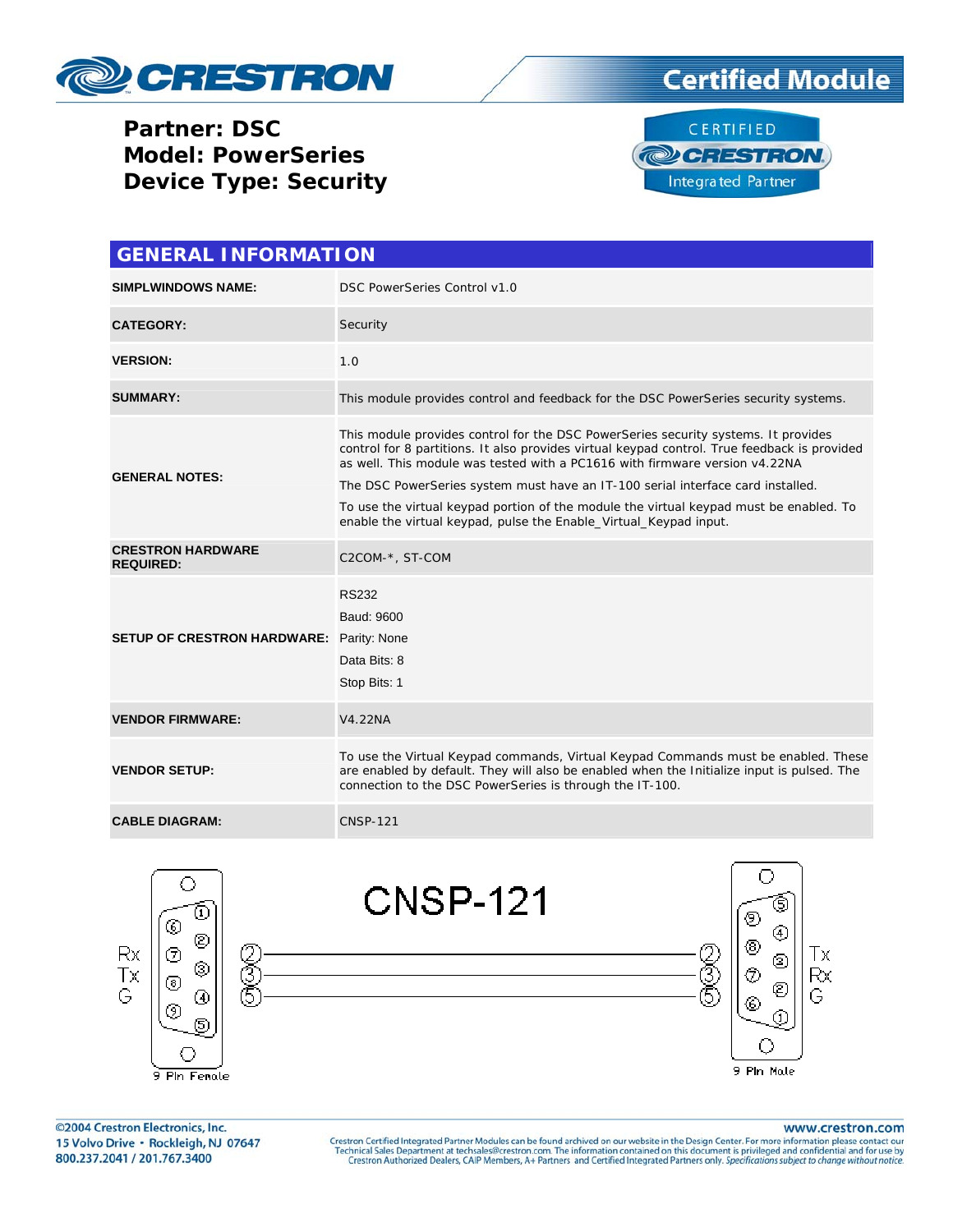

## **Partner: DSC Model: PowerSeries Device Type: Security**





| <b>CONTROL:</b>               |                                                                |                                                                                                                                                                                                                                                                                                                                             |
|-------------------------------|----------------------------------------------------------------|---------------------------------------------------------------------------------------------------------------------------------------------------------------------------------------------------------------------------------------------------------------------------------------------------------------------------------------------|
| Virtual_Keypad_Digit_*        | D                                                              | Press to send a keypad digit press. Release to send a keypad digit release.                                                                                                                                                                                                                                                                 |
| Virtual_Keypad_Fire           | D                                                              | Press and release to send keypad fire button press and release.                                                                                                                                                                                                                                                                             |
| Virtual_Keypad_Ambulance      | D                                                              | Press and release to send keypad ambulance button press and release.                                                                                                                                                                                                                                                                        |
| Virtual Keypad Panic          | D                                                              | Press and release to send keypad panic button press and release.                                                                                                                                                                                                                                                                            |
| Virtual_Keypad_Function_Key_* | Press and release to send function key press and release.<br>D |                                                                                                                                                                                                                                                                                                                                             |
| Virtual_Keypad_*_Arrow_Key(s) | D                                                              | Press and release to send left, right or both arrow key press and release.                                                                                                                                                                                                                                                                  |
| Partition * Arm *             | D.                                                             | Pulse to arm the desired partition in the desired am mode. These commands are sent<br>without a user code. If a user code is required, the Partition_*_Needs_Code_Entry<br>output will be set high. Enter the user code using the Partition_*_Keypad_* inputs.<br>Once the code has been entered, pulse the Partition_*_Keypad_Enter input. |
| <b>Partition * Disarm</b>     | D                                                              | Pulse to disarm the partition. THIS COMMAND REQUIRES THE USE CODE BE<br>ENTERED FIRST. Use the Partition * Keypad * inputs to enter the user code then<br>pulse the Partition_*_Disarm input.                                                                                                                                               |
| Partition_*_Keypad_*          | D                                                              | Pulse to enter the user code. The Partition_*_Keypad_Enter input will send the user<br>code entry command.                                                                                                                                                                                                                                  |
| <b>Initialize</b>             | D                                                              | Pulse to get initial status and to enable the virtual keypad commands.                                                                                                                                                                                                                                                                      |
| <b>From Device</b>            | S                                                              | Serial signal to be routed from a 2-way serial com port.                                                                                                                                                                                                                                                                                    |

www.crestron.com Crestron Certified Integrated Partner Modules can be found archived on our website in the Design Center. For more information please contact our Technical Sales Department at techsales@crestron.com. The information contain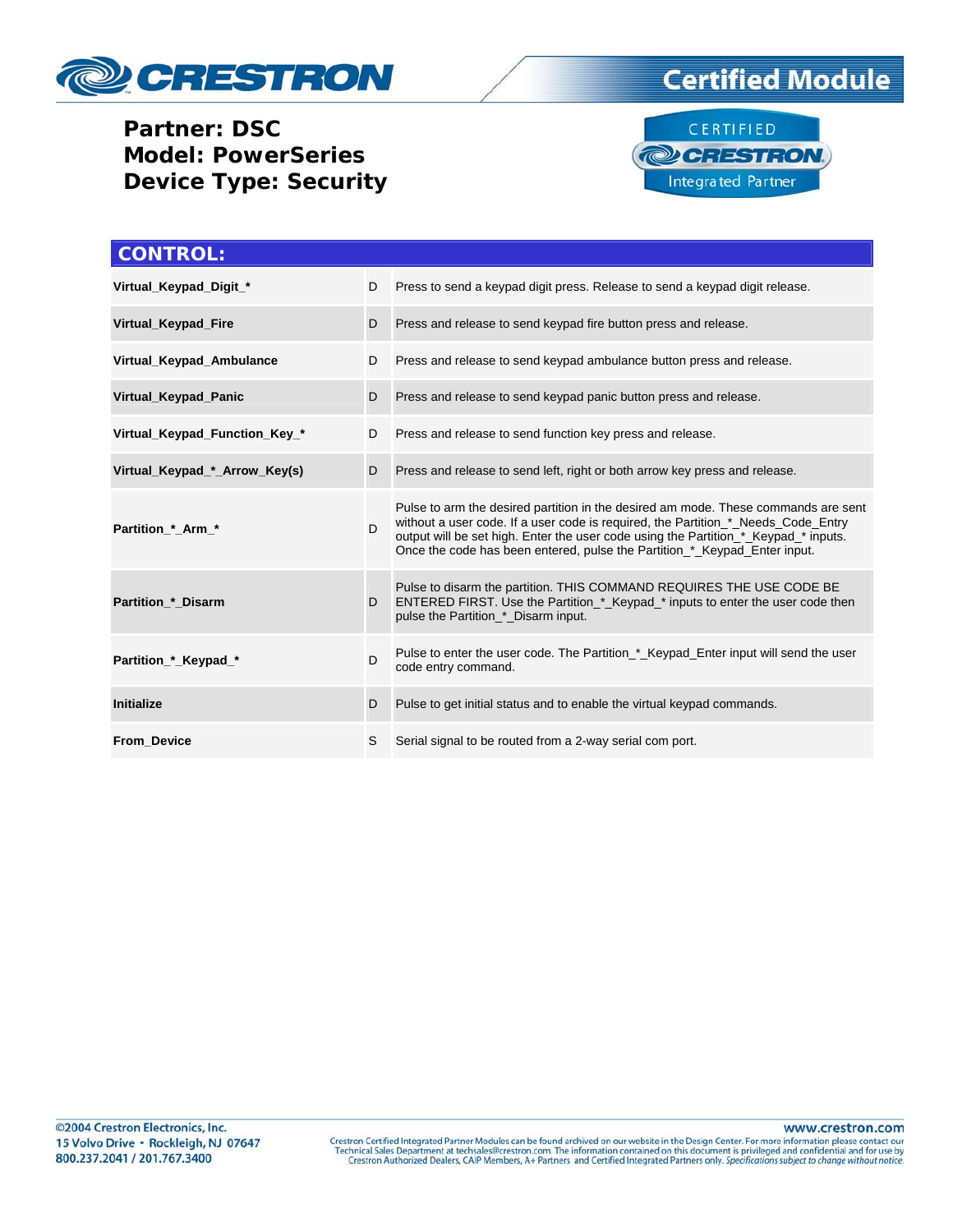

**Partner: DSC Model: PowerSeries Device Type: Security** 





| <b>FEEDBACK:</b>                               |              |                                                                                                      |
|------------------------------------------------|--------------|------------------------------------------------------------------------------------------------------|
| Virtual_Keypad_Line_*_Text                     | S            | Serial signals indicating the text for the two lines displayed on the<br>keypad.                     |
| Virtual_Keypad_LED_*                           | D            | Digital outputs to indicate the state of the LED lights on the keypads.                              |
| Beep/Tone/Buzz_is_On                           | D            | High to indicate that one of the audible keypad tones is on.                                         |
| Cursor_Style_is_*                              | D            | High to indicate the current cursor style.                                                           |
| Cursor_Line_Number                             | Α            | Analog value indicating the current cursor line.                                                     |
| <b>Cursor_Position</b>                         | $\mathsf{A}$ | Analog value indicating the current cursor position on the line.                                     |
| Partition_*_Armed_*/Disarmed                   | D            | High to indicate the current armed state of the partition.                                           |
| Partition_*_Ready/Not_Ready/Ready_to_Force_Arm | D            | High to indicate the current ready state of the partition.                                           |
| Partition_*_in_Alarm                           | D            | High to indicate that the partition is in alarm.                                                     |
| Partition_*_Zone_in_Alarm                      | D            | High to indicate that a zone assigned to the partition is in alarm.                                  |
| Partition_*_Zone_Tamper                        | D            | High to indicate that a zone assigned to the partition is in tamper.                                 |
| Partition_*_*_Delay                            | D            | High to indicate that an entry or exit delay is active.                                              |
| Partition_*_Invalid_Access_Code                | D            | Pulse high to indicate that the user code entered is invalid.                                        |
| Partition_*_Failed_to_Arm                      | D            | Pulse high to indicate that the partition failed to arm.                                             |
| Partition_*_User_Opening/Closing               | D            | High to indicate that the partition was opened or closed by a user.                                  |
| Partition_*_User_Number_Text                   | $\mathsf S$  | Serial signal indicating the user number that performed the last opening<br>or closing for the zone. |
| Partition_*_Special_Opening/Closing            | D            | High to indicate that the partition was opened or closed special.                                    |
| Partition_*_Partial_Closing                    | D            | Pulse high to indicate that the partition was partially closed.                                      |
| Partition_*_Trouble_LED_On/Off                 | D            | High to indicate the current state of the partition's trouble led.                                   |
| Partition_*_Needs_Code_Entry                   | D            | High to indicate that the partition needs to have a user code entered.                               |
| Partition_*_Code_Text                          | S            | Serial signal indicating the user code being entered as ASCII characters.                            |
| Partition_*_Code_Stars_Text                    | S            | Serial signal indicating the user code being entered displayed as stars.                             |

©2004 Crestron Electronics, Inc. 15 Volvo Drive · Rockleigh, NJ 07647 800.237.2041 / 201.767.3400

www.crestron.com

Crestron Certified Integrated Partner Modules can be found archived on our website in the Design Center. For more information please contact our Technical Sales Department at techsales@crestron.com. The information contain